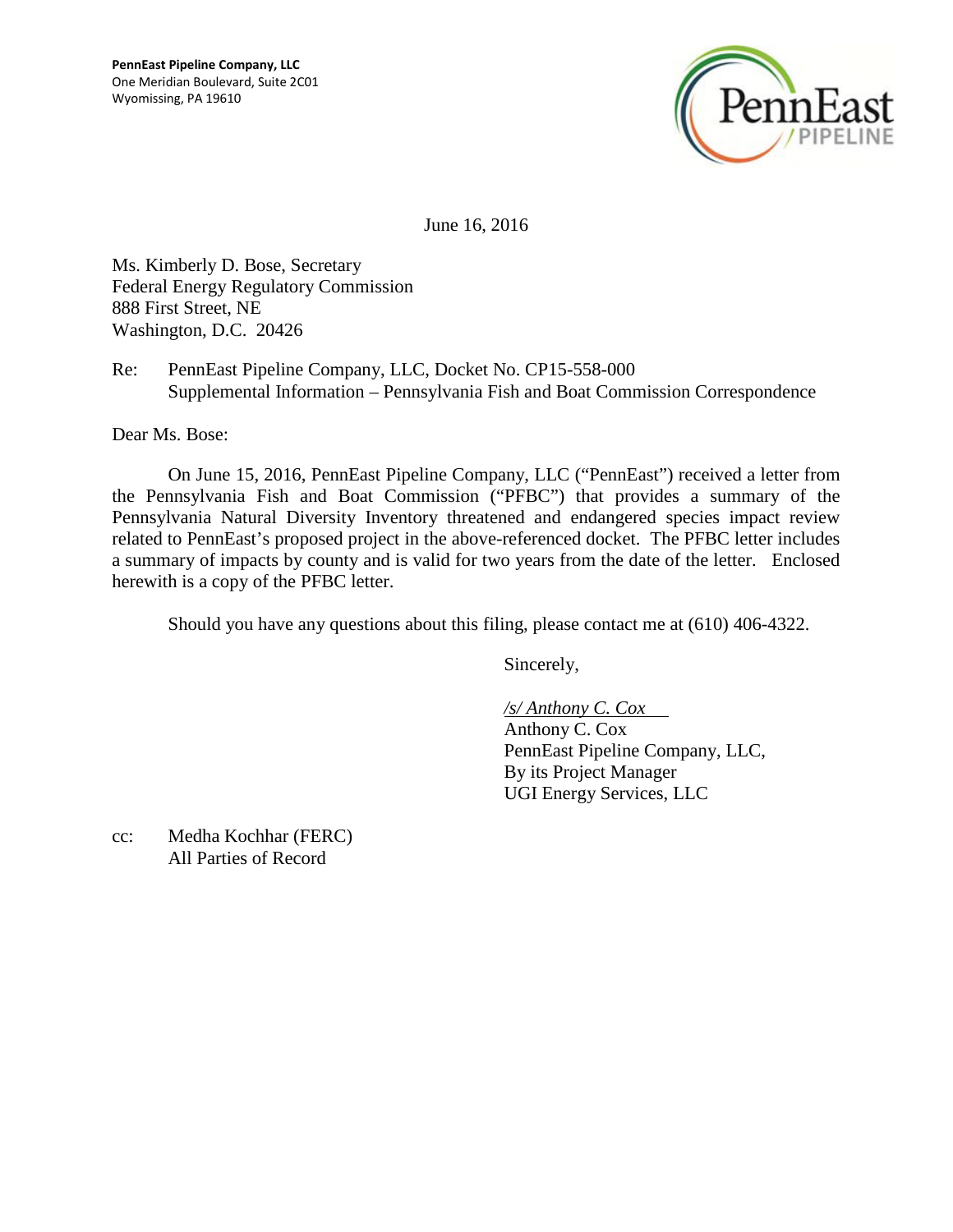



 **Division of Environmental Services** Natural Gas Section 450 Robinson Lane Bellefonte, PA 16823

June 15, 2016

**IN REPLY REFER TO** SIR# 44756

AECOM Bernie Holcomb 625 W. Ridge Pike Suite E-100 CONSHOHOCKEN, Pennsylvania 19428

## **RE: Species Impact Review (SIR) – Rare, Candidate, Threatened and Endangered Species PNDI Search No. PennEast Pipeline Project LUZERNE County: - BUCKS County: - CARBON County: - NORTHAMPTON County:**

Dear Bernie Holcomb:

This responds to your recent correspondences submitted to the Pennsylvania Fish and Boat Commission (PFBC) related to the PennEast pipeline project (Project) in regards to a Pennsylvania Natural Diversity Inventory (PNDI) threatened and endangered species impact review of species under the jurisdiction of the PFBC.

On February 23, 2016 representatives of the Project submitted, by e-mail, seven deviations of the Project. As all seven of the deviations were within the New Jersey portion of the Project, a formal response letter was not provided by the PFBC.

On June 13, 2016 representatives of the Project submitted a request, by e-mail, to update the status of the Project and to specifically identify impacts by county. Below is a summary of the most upto-date status of review related to the Project:

## **Timber rattlesnake (***Crotalus horridus***, PA Candidate)**

The Project possibly impacts multiple identified potential critical habitat locations and further evaluation is on-going. The PFBC has previously outlined recommendations to avoid impacts to timber rattlesnakes and potential critical habitat. On April 27, 2016, Gregory Lech (PFBC) accompanied biologists, contracted by representatives of the Project, conducting presence/absence surveys near a potential timber rattlesnake den. During the den visit one rattlesnake, was observed by contracted biologists, and was heard by Gregory Lech. Review is pending submittal of formal presence/absence survey report results.

# **Our Mission:**

www.fish.state.pa.us

To protect, conserve and enhance the Commonwealth's aquatic resources and provide fishing and boating opportunities.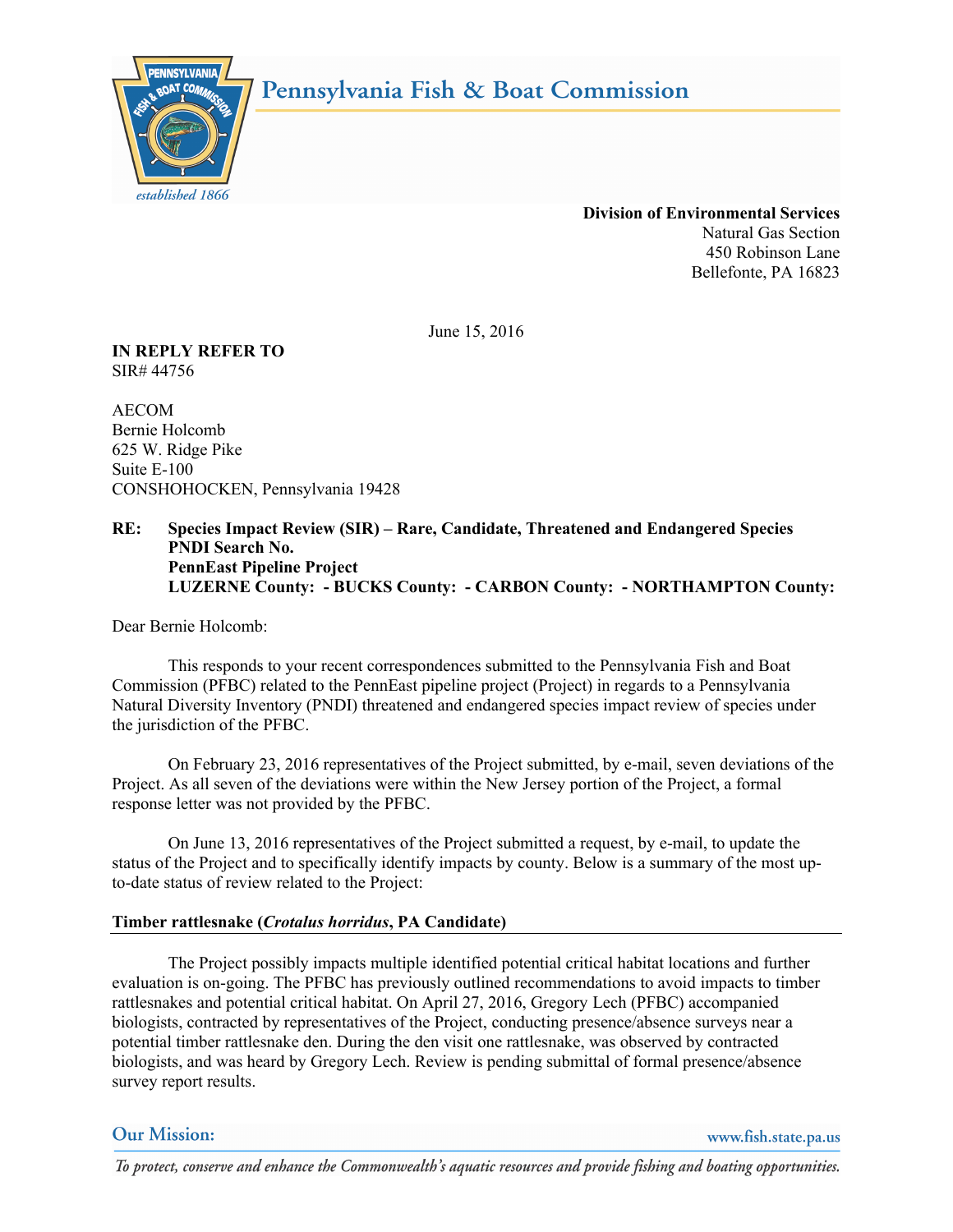#### **Northern Cricket Frog (***Acris crepitans***, PA Endangered)**

According to previously submitted Report 2, **we do not foresee the proposed Project resulting in adverse impacts to the Northern Cricket Frog**.

**Atlantic Sturgeon (***Acipenser oxyrinchus***, PA Endangered) Shortnose Sturgeon (***Acipenser brevirostrum***, PA Endangered) Eastern Redbelly Turtle (***Pseudemys rubriventris***, PA Threatened) Dwarf Wedgemussel (***Alasmidonta heterodon***, PA Endangered)**

Previous letters listed rare or protected freshwater mussel, turtle, and fish species are known in the vicinity of the **Delaware River crossing**. Provided horizontal directional drilling (HDD) is the crossing method for the Delaware River, we do not foresee the proposed Project resulting in adverse impacts to the above species.

### **LUZERNE COUNTY:**

Potential impacts relate to the **Timber Rattlesnake**. Habitat assessments were requested by the PFBC and have been completed and reviewed, resulting in the recommendation of presence/absence surveys at potential den locations. Potential impacts to this species are **PENDING** the results of presence/absence surveys.

#### **CARBON COUNTY:**

Potential impacts relate to the **Timber Rattlesnake**. Habitat assessments were requested by the PFBC and have been completed and reviewed, resulting in the recommendation of presence/absence surveys at potential den locations. Potential impacts to this species are **PENDING** the results of presence/absence surveys.

Potential impacts relate to the **Northern Cricket Frog**. Potential impacts to this species have been **RESOLVED** for this Project.

#### **NORTHAMPTON COUNTY:**

Potential impacts relate to the **Timber Rattlesnake**. Habitat assessments were requested by the PFBC and have been completed and reviewed, resulting in the recommendation of presence/absence surveys at potential den locations. Potential impacts to this species are **PENDING** the results of presence/absence surveys.

### **BUCKS COUNTY:**

Potential impacts relate to the **Atlantic Sturgeon, Shortnose Sturgeon, Eastern Redbelly Turtle, and the Dwarf Wedgemussel**. Potential impacts to these species are **RESOLVED if the Delaware River is crossed via HDD**.

This response represents the most up-to-date summary of the PNDI data and our files and is valid for two (2) years from the date of this letter. An absence of recorded species information does not